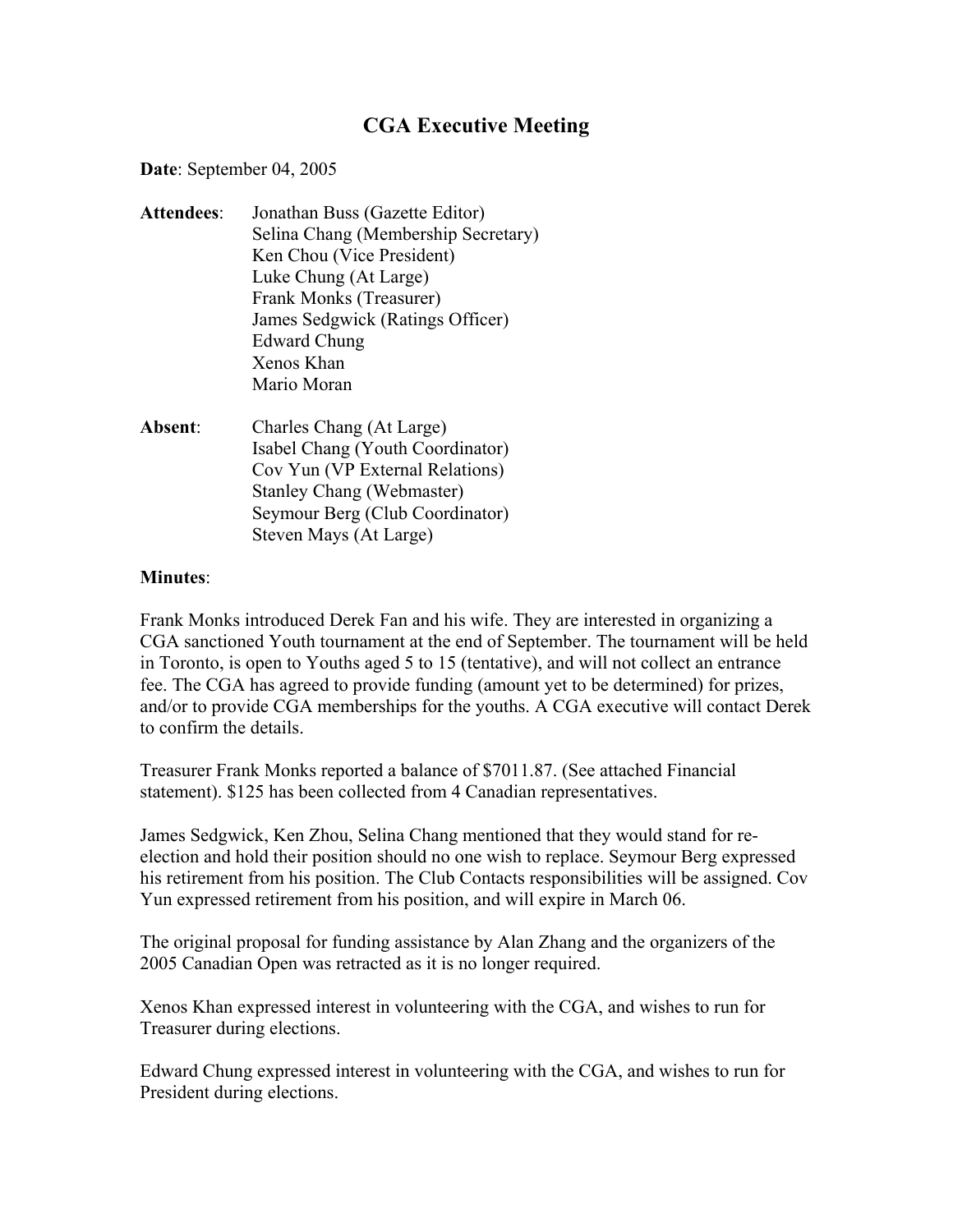Luke Chung and Edward Chung, on behalf of the Sabaki Go Club announced their wishes to host the 2006 Canadian Open in Edmonton, AB. This was granted by the CGA as no other host city had come forward.

Discussion for funding assistance for organizers of future Canadian Opens was discussed.

## **Annual General Meeting**

Financial statement was distributed. A reminder was announced that any representatives of Canada involving a trip are required to pay the CGA \$125. It was announced that \$100 funding can be provided to new Go clubs or for new tournaments if receipts are provided to the Treasurer. Larger funding amounts will require a proposal and agreement of the CGA executives.

Edward Chung was elected President.

Xenos Khan was elected Treasurer.

Executive positions were renewed for Ken Chou, James Sedgwick, Selina Chang, Stanley Chang, Charles Chang, and Isabel Chang.

The 2006 Canadian Open will be held in Edmonton, AB, organized by Luke Chung and the Sabaki Go Club.

Action Items:

Contact Derek Fan to confirm Youth tournament details and provide assistance. Update CGA website with new executive members and renewed terms. Discuss financial funding for Canadian Open organizers.